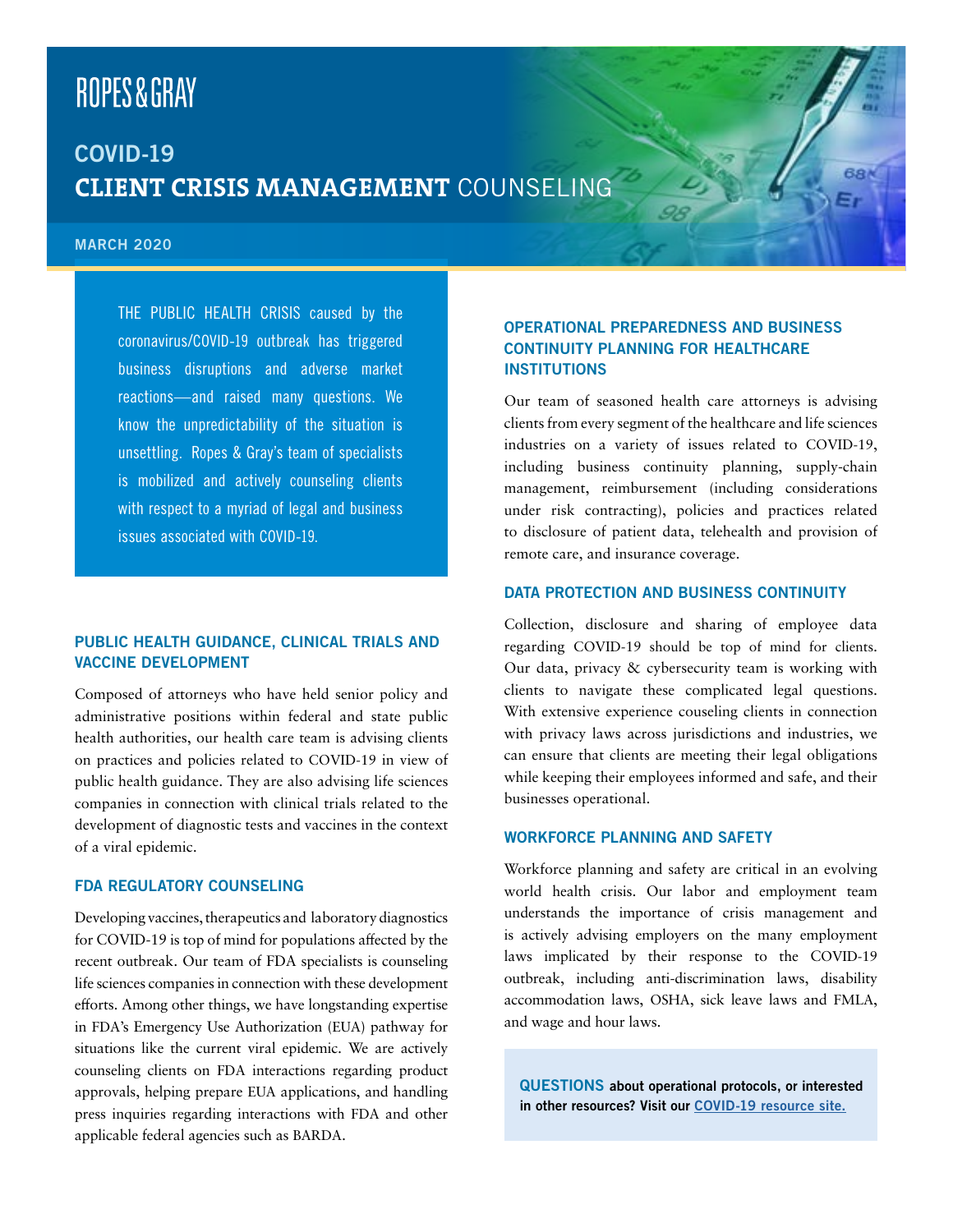# SEC GUIDANCE AND ENFORCEMENT FOR PUBLIC COMPANIES

The COVID-19 outbreak raises complex disclosure considerations for public companies. Our team of SEC specialists is actively advising public companies in connection with updates to their risk factors and other disclosures. The team is also ensuring corporate governance teams are current on the latest from the SEC on this rapidly evolving issue.

# **INSURANCE**

Assurance that your insurance terms are drafted for maximum coverage of claims filed as a result of the COVID-19 outbreak or other natural disasters is critical to any business. Our insurance specialists are handling claims for corporations, directors and officers, private equity sponsors, and hedge fund organizations, as well as private fund principals. Working with clients and brokers, we are ensuring that the coverage a client has purchased is given maximum effect in drafting coverage terms, and that all covered claims are paid at the claims stage. The team is also assisting with responding to insurers' requests for information, representing clients in regulatory investigations and litigations, and counseling clients on public relations and crisis management.

#### COMMERCIAL DISPUTES

The responsive measures to the COVID-19 outbreak have caused serious disruptions to business relationships and introduced significant uncertainty about risk allocation in pre-existing commercial contracts. Our team of litigators is skilled at handling the full range of business and commercial litigation implications affecting businesses in every industry, including whether the pandemic could give rise to potential contractual termination rights based on *force majeure*, material adverse effect on a business to trigger relevant remedies under M&A agreements, impossibility, frustration of purpose, or similar arguments.

#### ASSET MANAGEMENT

Our asset management team is actively counseling asset managers, funds and broker-dealers on a variety of COVID-19-related issues affecting their businesses and operations, including potential effects of service provider and market shutdowns, disclosure, workforce planning and safety, interpretation of contractual terms, business continuity planning, and consideration of insurance/business interruption coverage. Specific to registered funds, our team is helping clients navigate any regulatory relief from the "inperson" meeting requirements under the 1940 Act.

# CONTRACTUAL AND SUPPLY CHAIN MANAGEMENT ISSUES FOR PRIVATE EQUITY SPONSORS

Our private equity team is actively advising sponsors around the world in connection with concerns regarding the potential implications of the COVID-19 outbreak and the impact on their investments. The team is providing counsel on numerous topics, including the status of the financing markets, supply chain management, and contractual obligations and clauses, such as *force majeure* and material adverse change clauses, interim period covenants, and third-party approvals.

# M&A AND COMMERCIAL CONTRACTING ISSUES FOR LIFE SCIENCES COMPANIES

The uncertainty caused by outbreaks such as the COVID-19 virus can have a tremendous impact on present and future dealmaking. Our global M&A team is actively advising clients on numerous legal issues relating to the COVID-19 outbreak, including the invocation and enforceability of *force majeure* clauses in contracts, negotiation of material adverse change clauses and notice provisions generally, obligations to compel performance or mitigate damages should the virus interfere with business expectancy, and risk mitigation.

#### REAL ESTATE

Our real estate team is at the forefront of issues impacting investors and lenders as a result of the COVID-19 outbreak, including those related to landlord/tenant obligations, *force majeure* and MAC clauses.